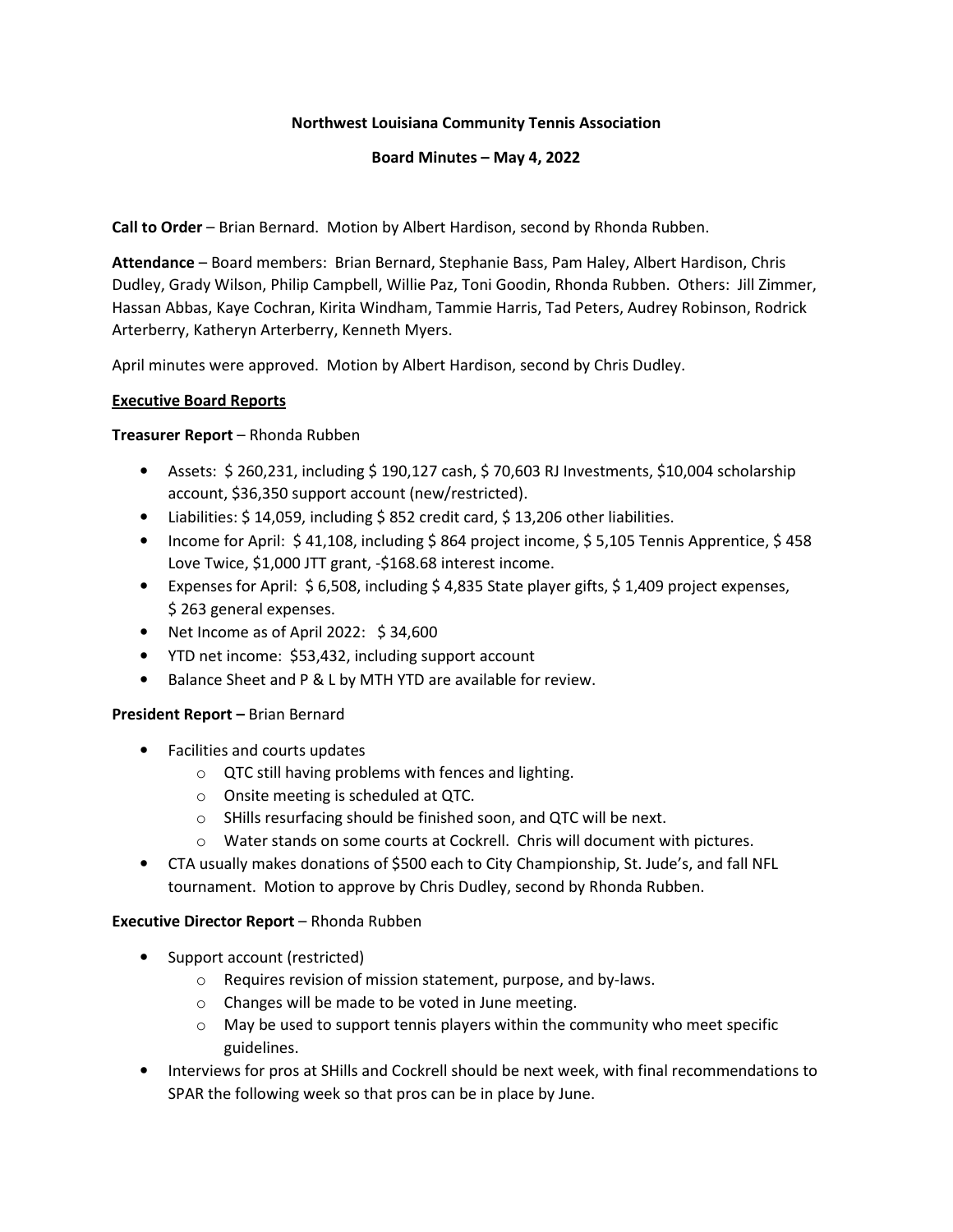- Scholarship recipients
	- $\circ$  Two different scholarship applications were available, including 1 renewable needbased, and 1 one-time merit-based.
	- $\circ$  There were 3 applicants for merit-based scholarship Raelee Craft, Zach Haley, Zach Hicks.
	- $\circ$  Unanimous vote by scholarship committee was to award \$1000 scholarship to Raelee Craft.
	- $\circ$  Recommend awarding \$500 each to the other two applicants. Motion by Albert Hardison, second by Brian Bernard. Awardees will be notified by email.
	- $\circ$  First scholarships are given in honor of Errol Sims, so Rhonda will contact his family to see if they can be present when scholarship checks are given to recipients.
- May is National Tennis Month
	- o Chris Dudley submitted 4 events to receive \$250 each.
	- o Willie Paz submitted 3 events to receive \$250 each.
	- o Audrey Robinson will help Rhonda promote National Tennis Month.
- LTA will meet with CTA presidents next week to find out CGPG requirements.
- Send names and information about events and players to be promoted in newsletter. Sports editor with Shreveport Journal will include tennis events.
- Harriet Penrod will attend CTA meeting next month and publicize events in the newspaper.

# **USTA/STA/LTA** – Grady Wilson

No report.

# **Public and Private Facilities – PRO Updates**

SHills –

- Courts are looking good.
- Pickleball players are happy.

# $POTC -$

- 70 in off-campus PE.
- 125 in JD, which concludes at the end of May.
- Summer program is beginning. Non-members may participate if space is available.
- Two more weeks for JTT, with a party planned for May 21.
- Two POTC juniors, Knox Stinson and Catherine Elberson have been invited to a Team LA practice in Lafayette on May 7. The top 8 players in each age division practice together for one day.
- POTC will host 40 & Over Even State Tournament on May 13-15. About 400 players expected.

 $\overline{C}$  –

- National Tennis Month events are planned.
	- o May 21: play and pizza for kids from 1-4pm, and adult mixer from 4-7pm.
	- o May 27: multigenerational event with adults and kids from JD program.
	- o May 28: high school/adult can try tennis and golf.
	- $\circ$  All flyers will include a QR code for sign-up and USTA National Tennis Month logo.
	- o Summer tennis camp sign-up and golf/tennis camp sign-up have begun.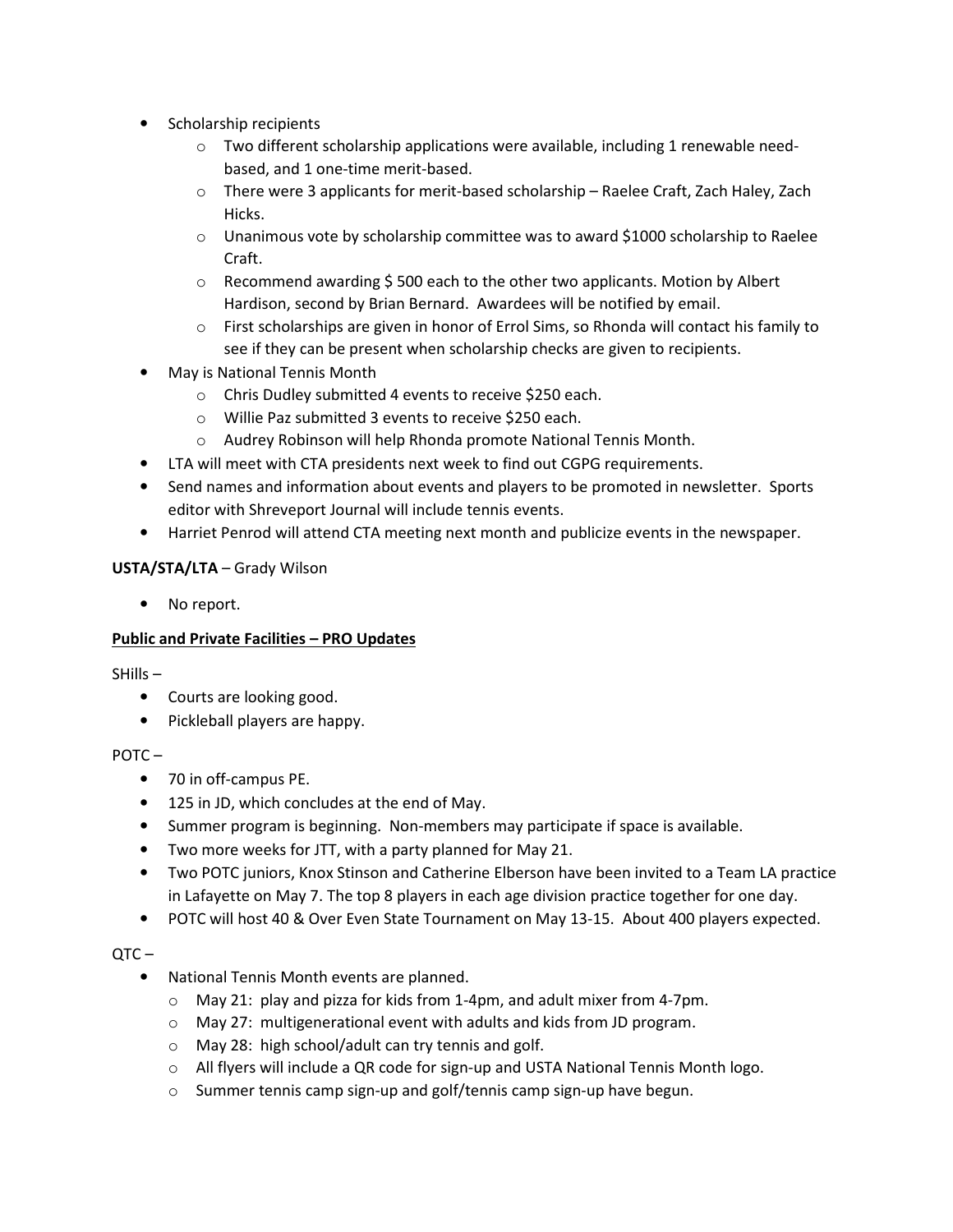- $\circ$  First 4 weeks of play for Tennis Apprentice Step Up begins tonight. Court monitors will help with scoring, where to stand, etc.
- o Querbes Cup tournament is postponed until fall.
- $\circ$  As Chairman of LTA Pro Relations Committee, Chris will begin meeting with pros around the State in June.
- o Centenary courts will be used while QTC hard courts are being surfaced.

## Cockrell –

- Arterberrys are busy working with young players.
- Hosted LSUA vs. LSUS last week. LSUA is ranked in top 10.
- Hosting high school events.
- Dwayne continues to give lessons and coach Evangel team.

# Natchitoches –

- 12 participants total in Tennis Apprentice were joined by 5 from fall Step Up league.
- Tennis Apprentice party will be held after one remaining lesson.
- National Tennis Month events are planned.
	- $\circ$  May 13: free play day for kids.
	- o May 20: free lessons for adults.
	- o May 28: adult mixer.
- JD ongoing.
- Tennis Camps are scheduled for July.

#### $STCC -$

- Open UTR tournaments will be twice a month on Fridays beginning May 6 from 5:30-7:30 pm.
- Mint Julep was a success.
- Open pickleball tournament is May 14-15.
- Registration for summer camp is on STCC website.

#### $BTC -$

- 82 in Tennis Apprentice, and 62 attended party on April 28.
- Step-up league begins tomorrow night.
- Weekly Red Ball summer camps begin June 1, M-Th, and continue through July.
- BLT luncheon was April 24.
- Informal "bridge" leagues have been organized between USTA league seasons.
- City Championship Tournament is May 23-29, with 202 currently registered.
- Katy Build Charity Tournament is June 24-26.
- BTC is a site for 40 & Over Even tournament.
- One men's 3.5 team and one 3.0 ladies' team went to 70s Multistate tournament in Hot Springs, ARK.

#### **Committee Reports** – Rhonda Rubben

#### **Awards** –

Committee will begin working on award nominations in June. Seeking potential nominees and additional committee members.